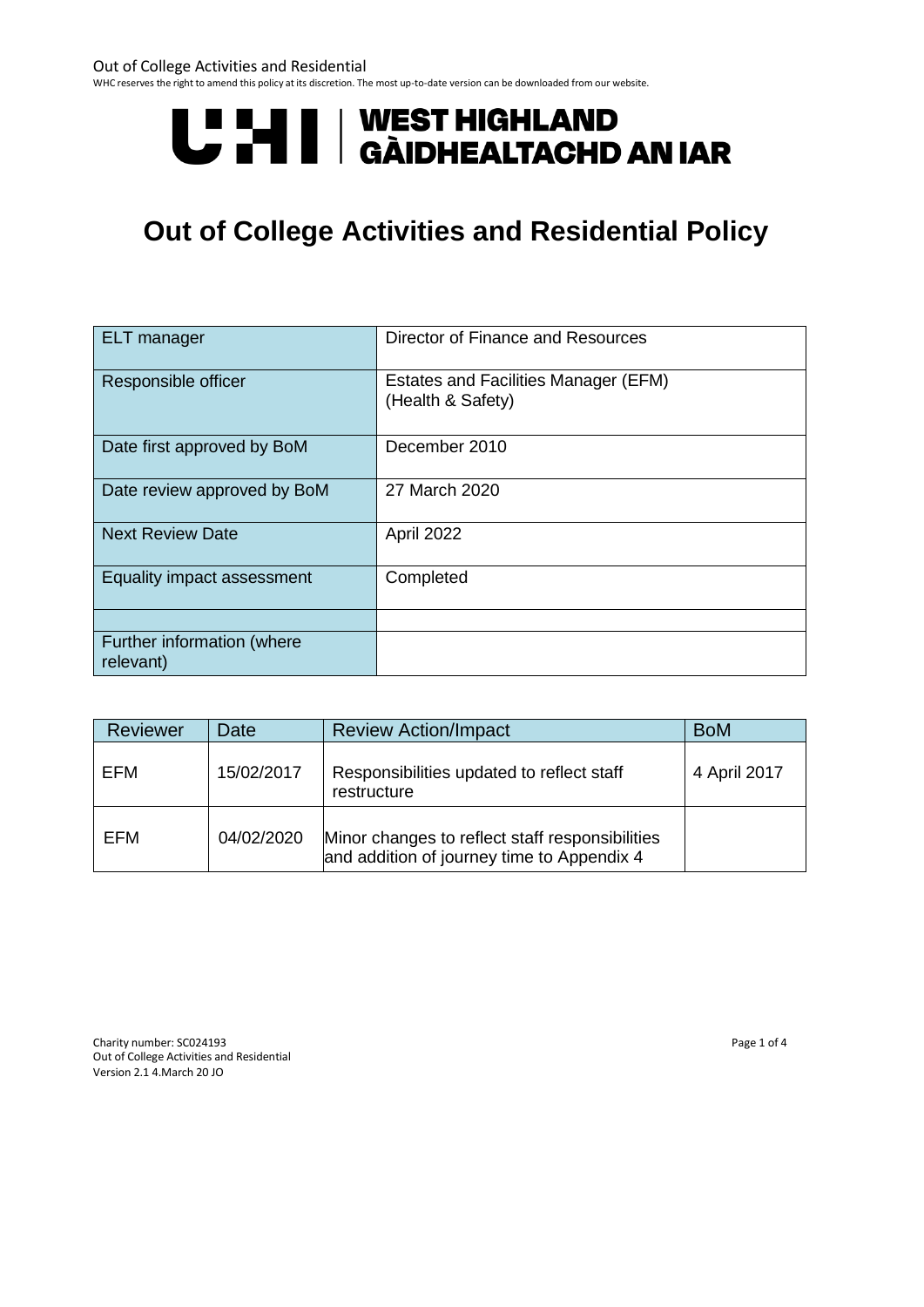### **Contents**

| 1. | <b>Purpose</b>                         | $\boldsymbol{2}$ |
|----|----------------------------------------|------------------|
| 2. | <b>Scope</b>                           | $\overline{2}$   |
| 3. | <b>Definitions</b>                     | $\boldsymbol{2}$ |
| 4. | <b>Responsibilities</b>                | $\mathbf{3}$     |
| 5. | <b>Review</b>                          | $\mathbf{3}$     |
| 6. | <b>Related Policies and Procedures</b> | 3                |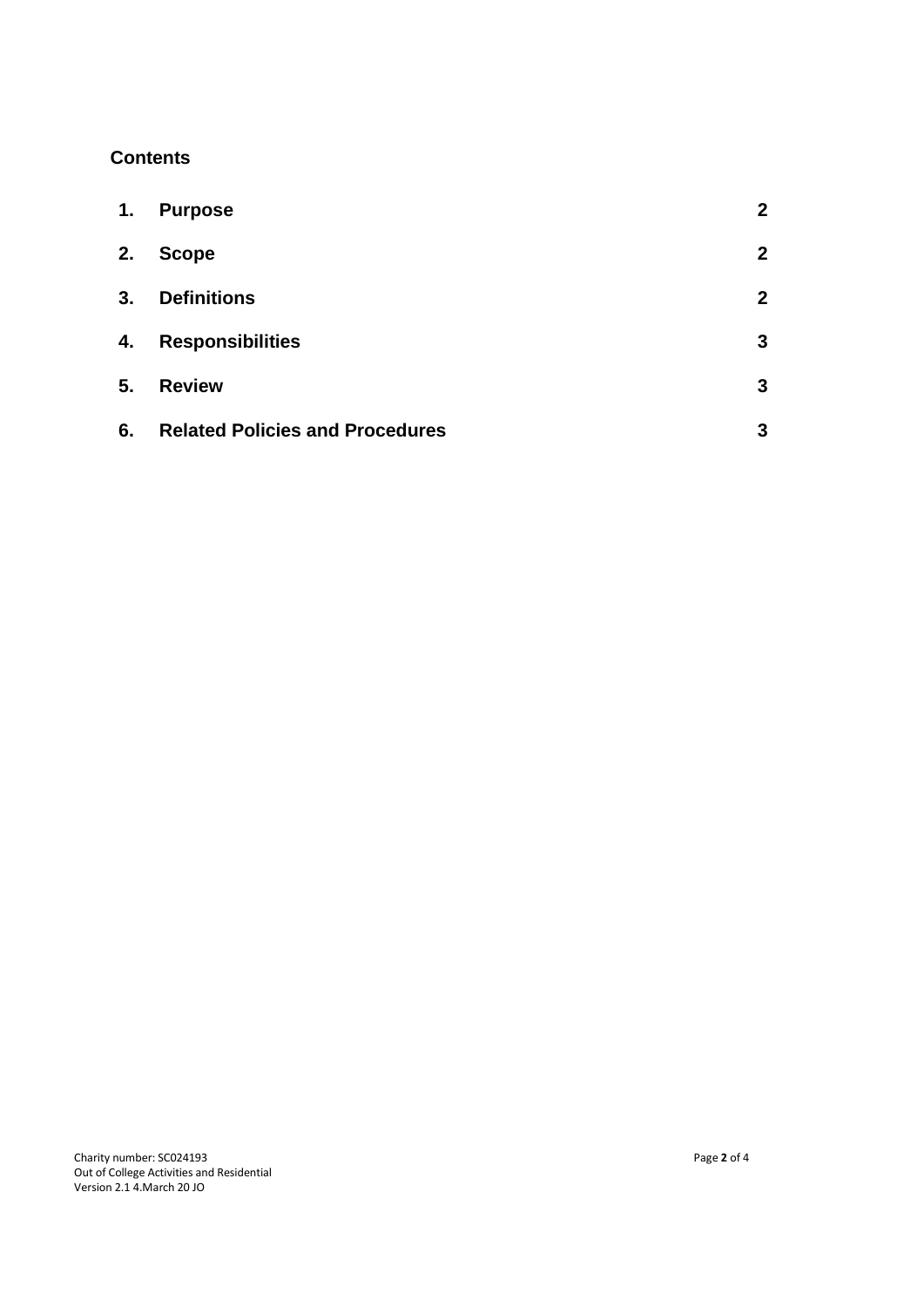#### **1. Purpose**

- 1.1. West Highland College UHI is committed to the continuous development of all students and recognises that taking part in educational excursions and residential stays may help to develop their investigative and team building skills, encourage greater independence and prepare students for the external workplace.
- 1.2. The Board, Management and staff are committed to give due care and consideration within their sphere of operation in their work practices and procedures to their duty of care under the Health and Safety at Work Act 1974.
- 1.3. The following procedures and guidance are designed to ensure that a suitable and sufficient assessment of the risks is carried out so that everyone involved can have a safe and enjoyable experience.

#### **2. Scope**

- 2.1. Students as part of their learning taking part in an excursion or an activity as agreed by West Highland College UHI and staff as part of their research, teaching or a business activity.
- 2.2. The Scottish Government has issued the following document, Health and Safety on Educational Excursions: A Good Practice Guide. This can be accessed <http://www.gov.scot/Publications/2004/12/20444/48943> This provides practical information which can be used to assist with the risk assessment process and it is recommended that all staff are made familiar with its contents.

#### **3. Definitions**

3.1. **An excursion is defined as any off-campus activity,** carried out by students or staff for the purposes of teaching and/or research. This can range from visits to places within the local area (shops, cinemas, historical sites etc), taking part in adventure activities, overnight stays or travelling abroad. As these activities can be diverse they have been divided into 5 categories listed 1-5 to assist with the assessment process 1 being the highest risk category. All excursions must be authorised and signed off by the appropriate person.

**Category 1:** Excursions involving hazardous activities examples: white water rafting, kayaking, rock climbing, abseiling, off-road cycling etc.

**Category 2:** Excursions to a foreign country.

**Category 3:** Overnight stays.

**Category 4:** Day long trips.

**Category 5:** Local short duration.